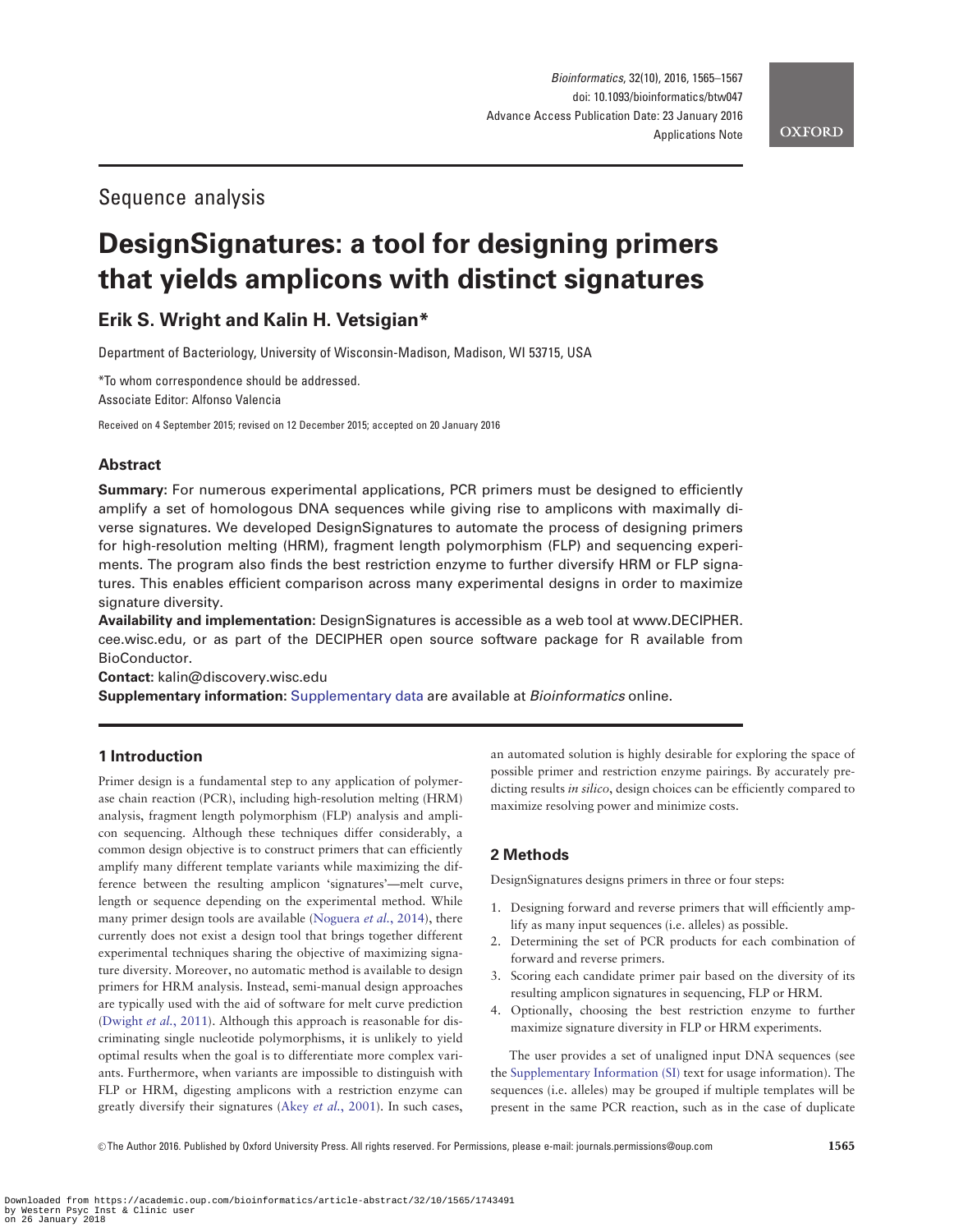<span id="page-1-0"></span>genes. In design step 1, candidate 3'-ends are chosen that have the highest 8-mer frequency, since the 3'-subsequence must generally match all alleles for efficient amplification ([Wright](#page-2-0) et al., 2014). The most frequent 3'-ends are elongated into full-length primers that achieve reasonably high hybridization efficiency (>80% by default) at the user's specified experimental conditions ([Noguera](#page-2-0) et al., [2014\)](#page-2-0). If desired, ambiguity is incorporated into the primer sequences to encompass more variants. The candidate primers matching the most input DNA sequences are used in subsequent steps.

In step 2, pairs of forward and reverse primers are used to 'amplify' the DNA in silico. In order to rapidly amplify many groups using a large number of primer pairs ( $\geq$ 500), we configured a fast method for predicting mismatched hybridization efficiency ([Yilmaz](#page-2-0) et al., 2012) to use DNA/DNA thermodynamic parameters. Regions of the DNA that are predicted to amplify with at least moderate efficiency (>50% by default) are include in the set of PCR products. In step 3, a signature is calculated for each set of amplicons, weighted by their amplification efficiency and/or length in accordance with the user's application. For sequencing, the signature is the 5-mer histogram of each group (i.e. allele), which is commonly used for classification. For FLP, the signature is the length(s) of amplicons belonging to each group. For HRM, the signature is the melt curve calculated using a linear-time algorithm ([Tøstesen et al., 2003](#page-2-0)) with unified nearest neighbor parameters ([SantaLucia, 1998](#page-2-0)).

Amplicon signatures are scored based on their average pairwise divergence ( $L^P$ -norm, where  $p = 1$  by default) across all groups of input sequences. This approach rewards divergent signatures, and effectively penalizes similar signatures. The highest scoring primer pairs are then returned to the user, unless it is specified that a restriction enzyme will be used after PCR amplification. In step 4, restriction enzymes are used to digest the amplicons in silico into a set of shorter products. The set of all restriction enzymes available from New England BioLabs is provided for enzyme selection. The same scoring methodology is applied to the resulting DNA fragments according to the user's application. Finally, the top scoring combinations of primers and enzyme are returned to the user. The web tool also outputs visualizations of the predicted signatures and their pairwise distances.

#### 3 Results

We first tested our algorithm for primer design by comparing its results to those of commonly used primers with the same objective (refer to the SI text for experimental methods). Although we would not expect the algorithm to output exactly the same primers, we would expect it to target the amplification of similar regions. As input, we used a set of 1601 ribosomal RNA (rRNA) operons extracted from 550 publically available bacterial genomes. Sequences were grouped by their genus of origin because many genomes contain more than one rRNA operon. We began by designing primers for amplicon sequencing with a product length between 350 and 500 base pairs (Fig. 1a). The top scoring primers overlapped with U515F and E939R, which are commonly used in 16S-based studies of bacterial diversity (Baker et al.[, 2003\)](#page-2-0). Next we designed primers for FLP analysis using the same input set. This yielded primers surrounding the variable length internal transcribed spacer (Fig. 1a), which is the same region used for automated ribosomal intergenic spacer analysis (ARISA), an FLP-based method [\(Jones](#page-2-0) et al.[, 2007\)](#page-2-0).

Since an equivalently widespread application does not yet exist for HRM analysis, we focused on designing primers targeting a



Fig. 1. (a) Primers designed by DesignSignatures were very similar to those commonly used for sequencing and ARISA targeting the rRNA operon. (b) Predictions of the melting peak for 15 distinct PCR products correlated strongly with those determined experimentally. (c) Primers designed to target the rpoB gene for HRM analysis resulted in substantially more diverse melt curve signatures after digestion with a restriction enzyme

variable region of the RNA Polymerase Subunit  $\beta$  (rpoB) gene, which is commonly used as a phylogenetic marker for bacteria belonging to the genus *Streptomyces*. We first verified our implementation of the algorithm for melt curve prediction using a set of 15 amplicons with diverse melt temperatures  $(T_m)$ . Observed and predicted melt peaks were strongly correlated with an  $R^2 = 0.993$ , indicating that  $T_m$  prediction was very precise (Fig. 1b). However,  $T_m$ values required linear transformation to achieve high accuracy, as is typically observed due to the effects of salt concentration and intercalating dyes [\(Rasmussen](#page-2-0) et al., 2007). Nevertheless, repeatable predictive offsets effectively cancel out since HRM analysis occurs on a relative basis.

To test the HRM algorithm, we designed primers for distinguishing the 26 rpoB sequences belonging to the genus Streptomyces available from GenBank. The results indicated that the top scoring primers would not generate sufficiently distinct melting signatures for the purposes of typing new strains. In contrast, digestion of the amplicons with a restriction enzyme (CviKI-1) was predicted to separate most strains. We verified these predictions experimentally by using the top scoring primers to amplify the DNA of 27 new Streptomyces isolates with different rpoB sequences, followed by digestion of the PCR products. As the outputs had indicated, the melt curve signatures after digestion were considerably more diverse than pre-digestion (Fig. 1c). This confirmed that DesignSignatures can assist in challenging experimental designs by suggesting primers, predicting their amplicons' signatures and indicating when it may be necessary to use a restriction enzyme or choose another target gene to achieve more diverse signatures.

#### Funding

We acknowledge support from the Simons Foundation Award 342039, the National Science Foundation Grant DEB 1457518 and the National Institute of Food and Agriculture, US Department of Agriculture, Hatch project 1006261.

Conflict of Interest: none declared.

#### **References**

Akey,J.M. et al. (2001) Melting curve analysis of SNPs (McSNP): a gel-free and inexpensive approach for SNP genotyping. BioTechniques, 30, 358–362.